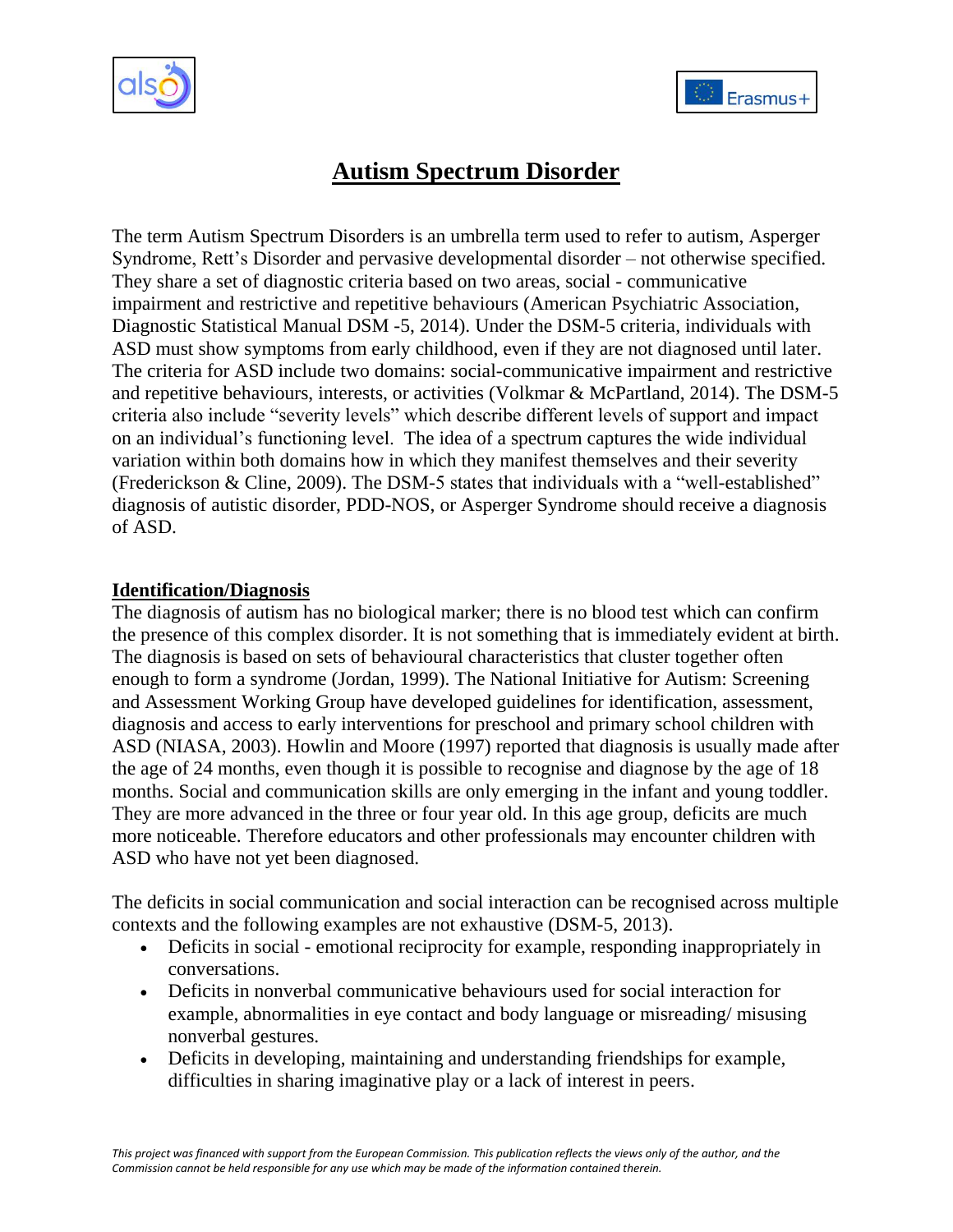



The deficits in restricted, repetitive patterns of behaviour, interests, or activities, are recognised through its' manifestation in at least two of the following, currently or by history (examples are illustrative, not exhaustive):

- Stereotyped or repetitive motor movements, use of objects, or speech, for example echolalia.
- Overly dependent on routines or verbal nonverbal behaviour for example, extreme distress from routine changes.
- Intensely focused on inappropriate items (e.g, strong attachment to or preoccupation with unusual objects).
- Hyper- or hyporeactivity to sensory input or unusual interests in sensory aspects of the environment (e.g., apparent indifference to pain/temperature, adverse response to specific sounds or textures, excessive smelling or touching of objects, visual fascination with lights or movement).

Severity is based on social communication impairments and restricted, repetitive patterns of behaviour. The severity describes the wide variation within the umbrella term of ASD. It is important that symptoms must be present in the early years, that these symptoms cause significant impairment in social, occupational, or other important areas of the child"s life and these behaviours are not better explained by intellectual disability (intellectual developmental disorder) or global developmental delay.

Intellectual disability and autism spectrum disorder frequently co-occur but to make this diagnosis social communication should be below that expected for general developmental level.

# **History of Causes**

There are many theories of the causes of ASD. In 1943, Leo Kanner was the first to describe a group of young people presenting a pattern of behaviour he referred to as "early infantile autism" (Silberman, 2015) These children were aloof, mute, echolalic, or had idiosyncratic speech. There were four main characteristics for diagnosis of these children:

- Autistic aloofness
- Delayed or abnormal speech development
- An obsessive desire for sameness
- Onset in the first two years of life

This was referred to by Kanner as 'early childhood autism' and today is described as Kanner's or 'classic autism'. Kanner described similar behavioural patterns among a number of children he had seen working as a psychiatrist in John Hopkins University. The understanding of causes of autism has progressed a long way since Kanner"s autism, leading to Bettelheim"s (1967) psychodynamic theory of the "refrigerator mother" suggesting that a cold, detached mother could make the child turn inward on themselves and withdraw from the world. His theory was based on case studies and pre-dated experimental methods. Recent research reverses the idea of poor attachment between these children and their mothers but indicates instead that they form a different pattern of attachment.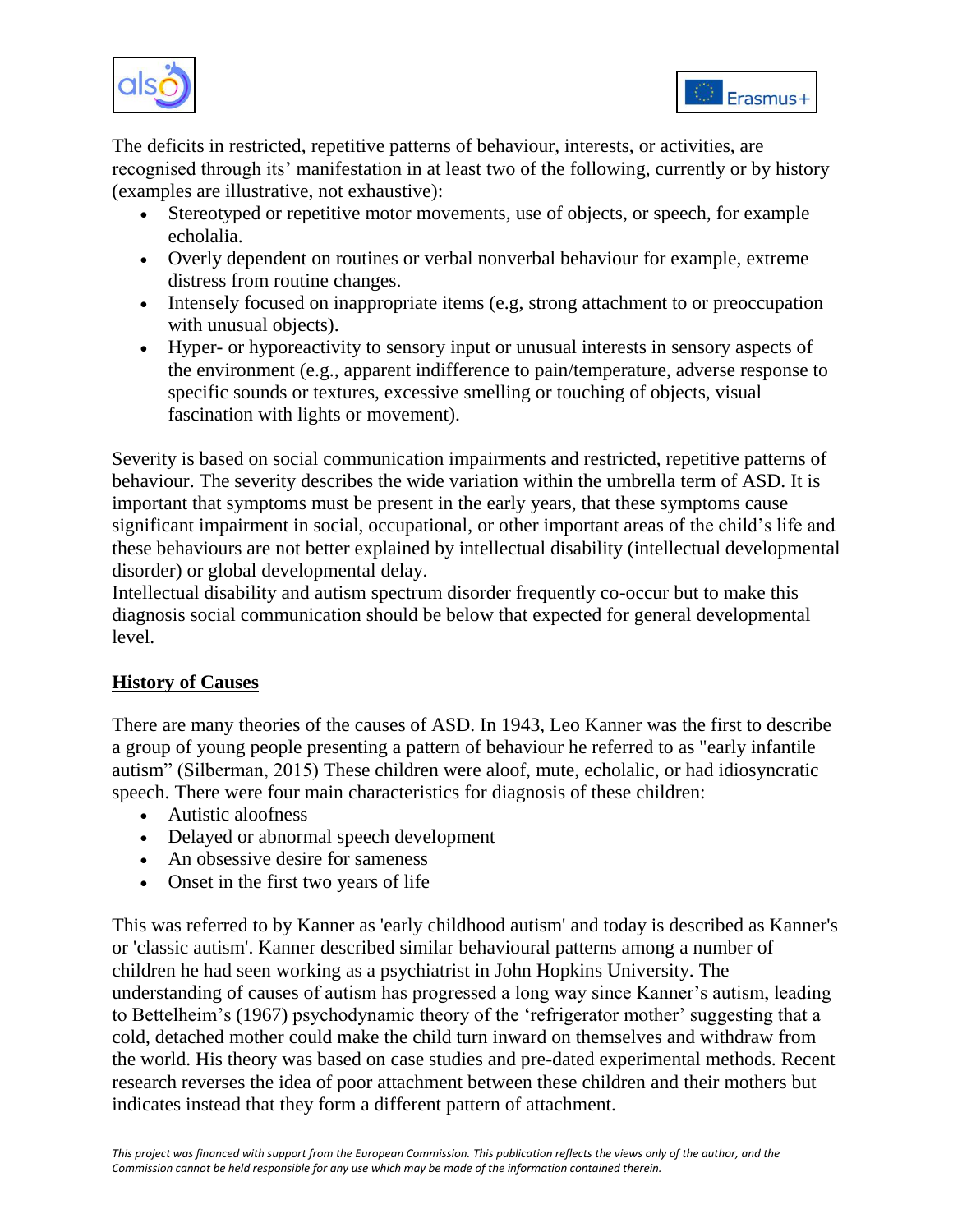



Following the emergence of autism as a diagnosis there was a period when the condition was equated with childhood schizophrenia and listed under psychosis. Some clinicians had a bias towards mental illness as an explanation for autism and this perspective continued right through the 70's and on to the early 1990's. However, research found that it was difficult to link comparisons with autism and childhood schizophrenia or psychosis.

Michael Rutter reformulated the features of autism by placing an increased emphasis on the social and communication difficulties (Rutter, 1978). In doing so, he moved away from the whole relationship to psychosis. He suggested four essential criteria for diagnosing autism:

- Delayed and deviant language development
- Impaired social development
- Insistence on sameness
- Onset prior to 30-36 months of age

These formed the basis for diagnostic criteria in the diagnostic and classification manuals used both in Europe (International Classification of Diagnosis, ICD, WHO, 1992) and in America (Diagnostic and Statistical Manual, DSM, APA, 1994). These classification systems are reviewed and updated regularly. The current versions are the DSM 5 and the ICD 10. Autism Spectrum Disorder has been overhauled a number of times across versions of these diagnostic manuals.

At around the same time as Kanner was shaping his theory of autism, Hans Asperger (1944) wrote about another pattern of behaviour in older children and adolescents. Asperger syndrome, like autism, is characterised by impairments in social function and an obsessive or narrow range of interest and routine. Children with AS may lack pragmatism and interrupt current conversations by embarking on totally unrelated conversation topics (Attwood 2008; Smith, Cowie and Blades, 2003; Wall 2004). There is no marked delay in language development, although speech can be monotone or stilted (Wing & Gould, 1979; Wall 2004). These children are of normal intelligence and this is perhaps why some professionals use the term "Asperger syndrome" interchangeably with "high-functioning autism" (HFA).

Building upon the work of Hans Asperger, Lorna Wing developed the idea that autism and Asperger syndrome were not distinct and separate, but were part of a continuum of disorders. The proposed continuum spanned classic or Kanner's autism at one end and high-functioning autism or Asperger syndrome (AS) at the other.

In the early '80s, Wing and her colleagues (Burgoine & Wing, 1983) described the main features of Asperger syndrome which coincided with many of those diagnosing Autism, for example, little or no ability to form friendships. The notion of the continuum became popular and was then called a spectrum of disorders to reflect the overlap in categories along the continuum. Building on the model of a continuum of disorders Lorna Wing went on to propose a triad of deficits to facilitate diagnosis (Wing, 1992). The triad includes:

• Impairments of social interaction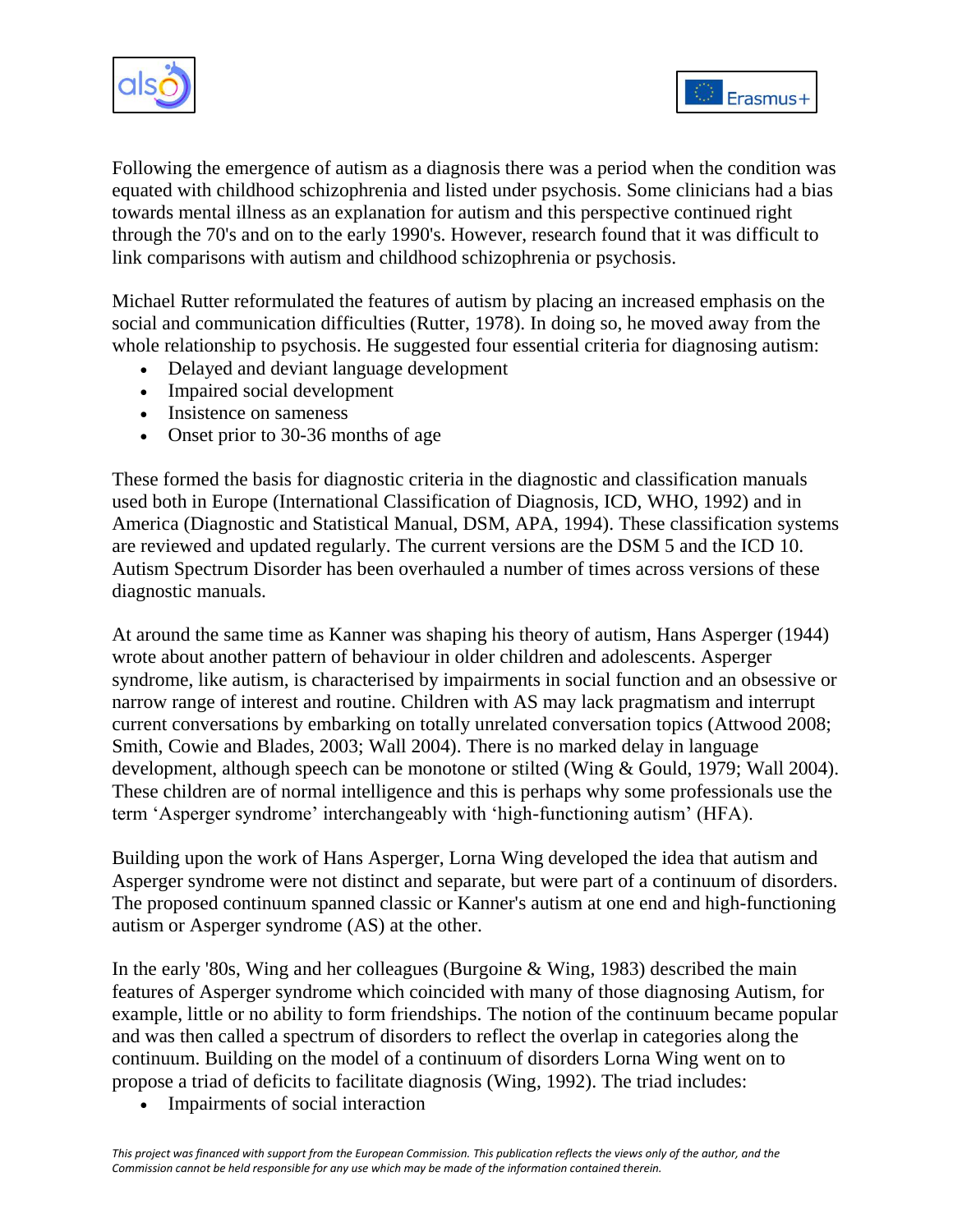



- Communication impairments
- Lack of flexibility in thinking

There is some debate in the literature as to whether autism and Asperger syndrome are two distinct categories. It is now accepted that both of these are part of the autistic spectrum disorders with classic autism at one end and high-functioning autism or Asperger syndrome at the other. This is reflected in the recent revisions to the DSM-5 where Asperger syndrome is no longer a distinct category but part of Autism Spectrum Disorder.

The DSM-5 moved away from the triad of impairment by combining social communication skills together. The DSM-5 diagnosis of ASD is based on two areas of difficulty:

- 1. Social communication and interaction
- 2. Restricted, repetitive patterns of behaviour, interests, or activities

The main change in the DSM-5 is to shift from giving a name to the condition to identifying all the needs someone has and how these affect their life. Other changes include adding for the first time sensory behaviours in the criteria, under the heading restricted, repetitive patterns of behaviours descriptors. There is also a "dimensional element' to the diagnosis which indicates the severity of the condition. Individuals are rated level 1 to level  $3$ indicating what level of support is needed (Lord, 2013).

The theories on ASD that we will examine can be divided into two categories, cognitive and biological theories.

# **Cognitive theories**

Cognitive theories of ASD look at the deficits in functioning in the now dated concept of the triad areas of - communication impairments, impairments in social communication, and lack of flexibility in thinking underlying this disorder. They attempt to explain them in terms of the processing of thoughts in the brain. There are three main theories in this area (1) Theory of mind / mind-blindness (Baron-Cohen and other (1985), (2) Weak central coherence theory (Frith, 1989) and (3) Executive function deficit (Ozonoff, 1997). However none of these theories provides a standalone explanation of ASD.

## **Biological Theories**

The biological theories include genetics, metabolic theories and the role of vaccination as causal factors in autism. This disorder has a strong neurobiological basis, with definite evidence of a genetic component. We know also that there is definitely more than one gene involved.

## **Genetic**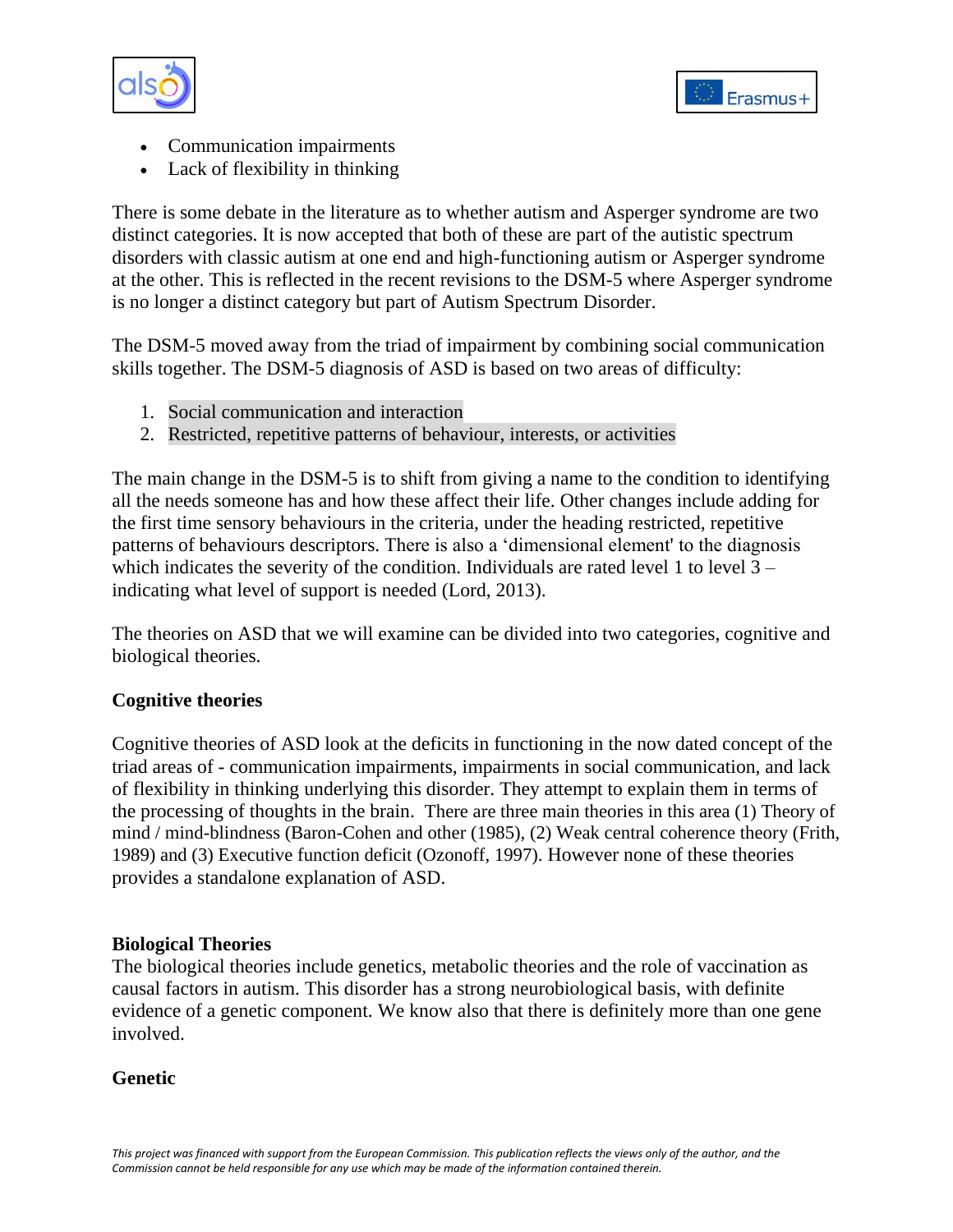



Kanner was before his time in postulating a genetic element for ASD. Recent research by the National Institute for Mental Health (NIMH, 2009) suggests that autism could be a genetically-based brain disorder that develops during the first few weeks of foetal growth. Research also indicates that, in families with one autistic member, that social, communicative and repetitive behaviours are more common in biological relatives (Szatmari 2000, quoted in Rutter, 2005). Other evidence for a genetic component to ASD is that the condition has a high familial loading. ASD is 50 times more frequent in siblings of people with ASD (Smalley, 1997). There is also a high rate of language disorder and social impairment in siblings (Bolton and others, 1994). In addition to this 10% of children with ASD may have a co occurring genetic or chromosomal disorder (NAC, 2014).

# **Paternal age**

Recent research on a small sample in Iceland (Kong and others, 2012) indicates that paternal age may have an influence on the likelihood of children developing autism as a consequence of increased mutation of genetic material in older fathers. The researchers suggest that the current apparent increase in ASD may be due to the increase in the age at which fathers in western cultures wait to have children, and therefore the number of potential genetic mutations they pass on to their offspring.

## **Metabolic theories**

There are two metabolic theories, one which involves a hormone supplement, **Secretin**, and a food supplement, **Dynothinolisean Dimethylglycine (DMG)**. A review of research on impact of secretin on children with ASD (2000-2010) found that there were no significant improvements in cognition, language or autistic symptoms. The authors concluded that secretin as an intervention was not effective (Krishnaswarmi, McPheeters and Veenstra-VanderWeele, 2011).

Dynothinolisean Dimethylglycine (DMG) is a food substance found naturally in liver and brown rice. It has been used as an intervention for children with ASD and some parents report improvements in eye contact, speech, social behaviour and attention span.

Adding Vitamin B6 to the diet is reported to improve behaviour and reduce hyperactivity. Again, there is no defined research to support these anecdotal reports of improvements yet also no evidence that it does harm.

## **Vaccination theories: the controversy**

There has been much media publicity regarding vaccinations, in particular the alleged link between the MMR vaccination and autism spectrum disorder. The research originally presented was a study conducted by Wakefield, Murch and Anthony (1998). The study was based on 12 patients who were diagnosed with bowel disease and ASD. The authors speculated that, based on parents' memories, the symptoms had occurred around the time of the MMR and so that there could be a causal link. It was proposed that, as a result of the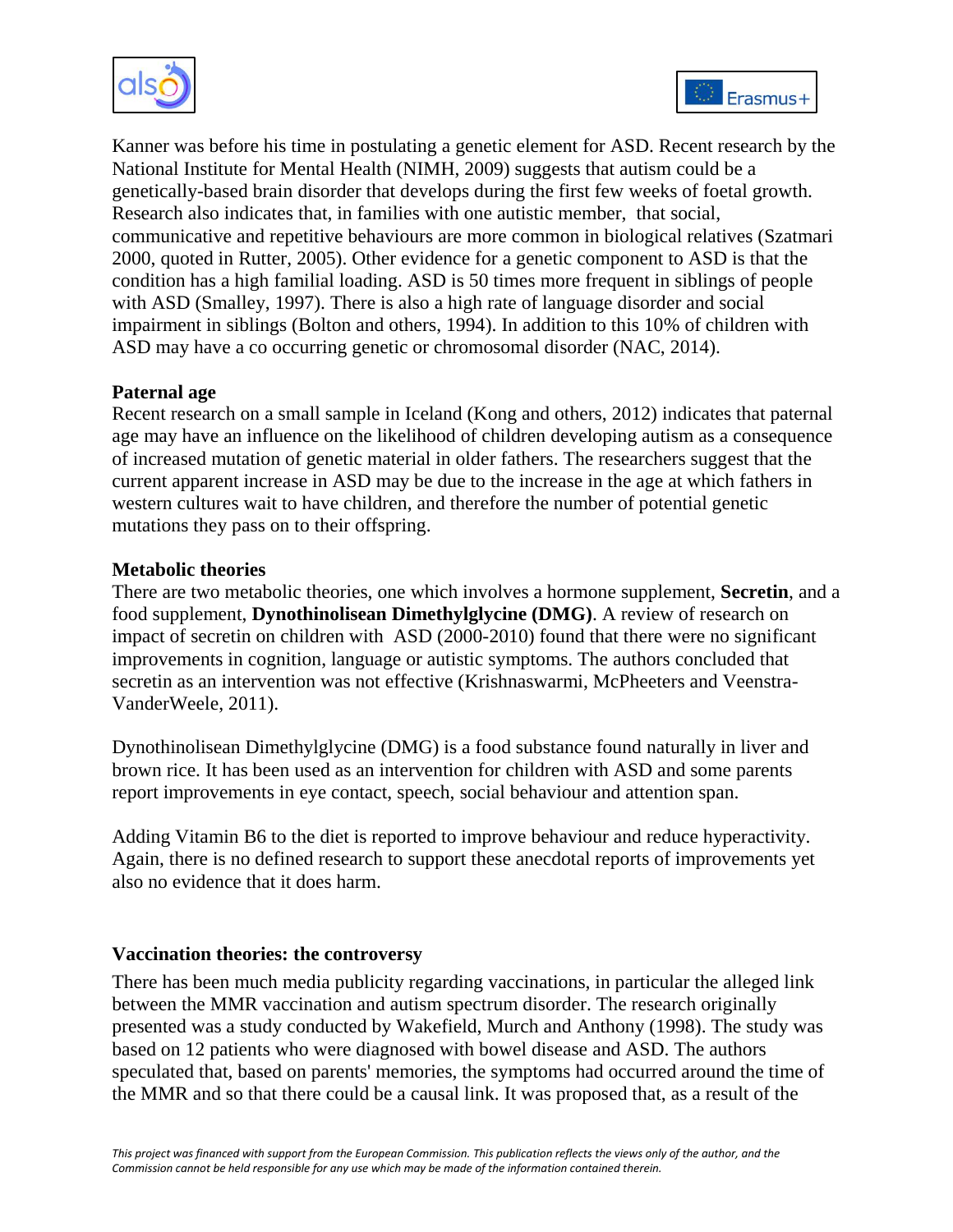



MMR vaccination, the intestine would not absorb minerals essential to brain functioning. This deficiency would cause the developmental disability and possibly ASD.

The Centre for Disease Control commissioned an independent study into the vaccines. A report entitled *Immunisation Safety Review: Measles-Mumps-Rubella Vaccine and Autism* (Stratton and others, 2001) rejected any causal link between the vaccine and ASD. Other groups have also investigated this issue (World Health Organisation and the American Academy of Paediatrics), reaching similar conclusions.

The MMR controversy points to an increase in the prevalence of ASD. It must be noted, however, that this phenomenon may be a reflection instead of increased screening and changes in definition and diagnostic techniques. On the other hand, while Rutter (2005) rules out a link between MMR and ASD, he says that is it is possible that there are idiosyncratic responses to MMR that involve ASD.

# **The growing prevalence of ASD: A global concern**

ASD has been on the rise. Since the 1990s there has been a dramatic worldwide increase in the reported incidence of ASD. There have been many difficulties with estimating the prevalence of ASD. Various studies have cited rates ranging from 3 to 20 instances per 10,000 births. The most recent study from the Centre for Disease Control and Prevention (2014) suggests that it affects 1:68 children in the USA. It can be found in all cultures of the world, and does not discriminate based on race, socioeconomic status, education of parents, or other demographic variables (Wong, Hui, & Lee, 2004; Howlin & Asgharian, 1999).

# **Gender ratios**

Research suggests there is a higher ratio of boys to girls across both ASD and Asperger syndrome. Approximately three to four times more boys than girls are diagnosed with ASD. Again, figures on this vary from a 4:1 to an 8:1 ratio (Hanbury, 2012). The most recent data from the USA suggestion that ASD is almost five times more likely to occur in boys than girls (National Autism Centre, 2014). It has also been noted that there are more boys diagnosed at the top or at the Asperger's end of the spectrum, with a ratio of 14:1 males to females (Fredrickson and Cline, 2009).

## **Conclusion on prevalence**

Is prevalence increasing or are we better at detecting it? Fombonne (2003), for example, gives two reasons for the increasing prevalence:

- Better diagnosis
- Broader definition of ASD

There may also be factors such as the availability of better educational services to children with a diagnosis of ASD in certain school districts. Parents may also be actively looking for a diagnosis in order to access services for their children. According to Rutter (2005), it is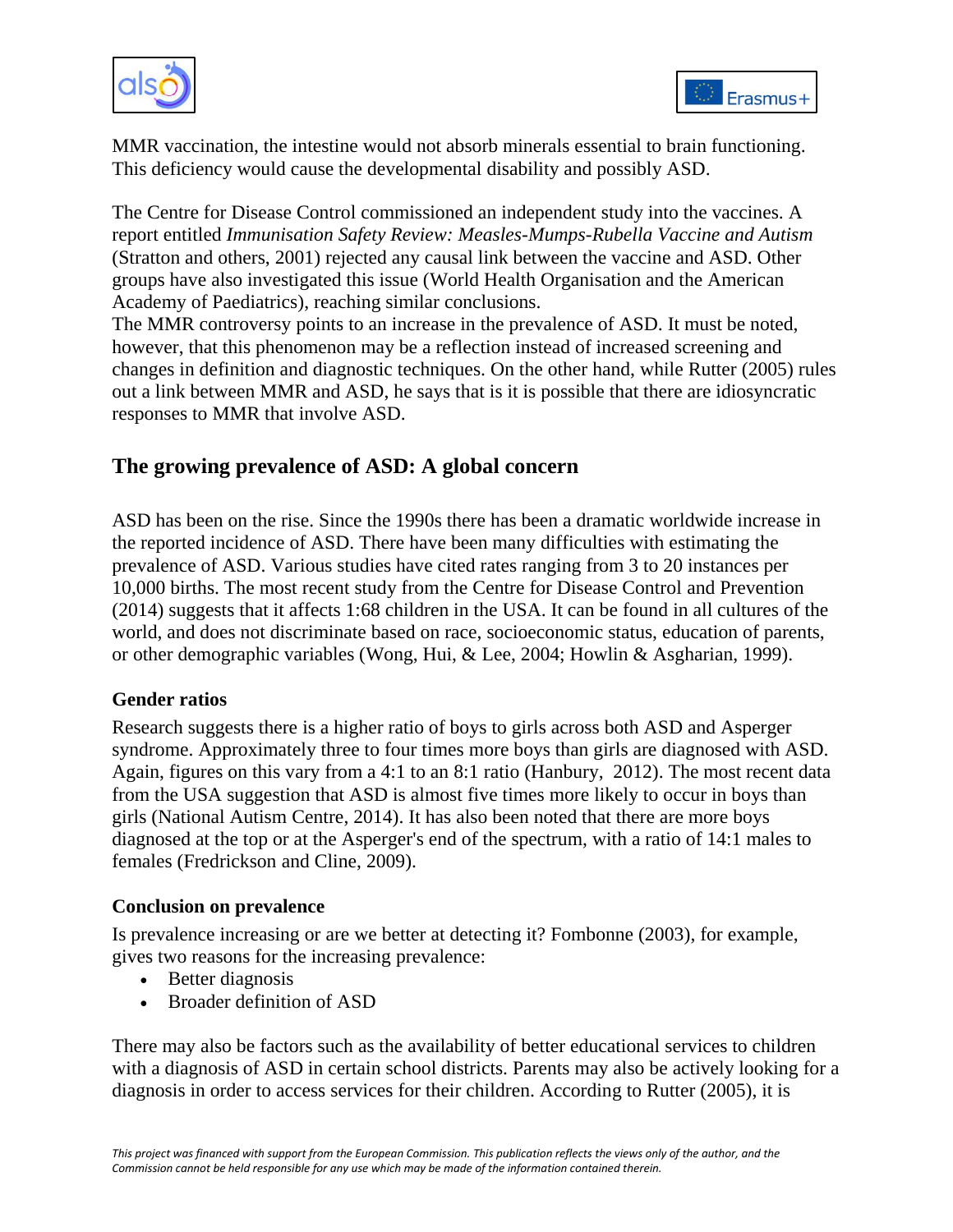



possible that there has been a true increase in ASD. If this is the case, in his view, then an environmental risk factor is most likely.

#### **Assessment**

The diagnosis of autism has no biological marker; there is no blood test which can confirm the presence of this complex disorder. It is not something that is immediately evident at birth.

It is instead inferred from behavioural patterns: diagnosis requires close observation as well as a developmental history.

We rely on early social skills as the marker for early onset of autism. The lack of social relatedness is considered to be the main symptom and deficit in ASD. This trait, however, often presents much later, when children are exposed to social life outside their homes. In early assessment or screening devices, it is this quality of the child"s social interaction which is the key.

Parents often report the onset of symptoms from 16 to 18 months. However, many parents do not get a formal diagnosis until the child is five years old (Howlin and Moore, 1997). Social and communication skills are only emerging in the infant and young toddler. They are more advanced in the three or four year old. In this age group, deficits are much more noticeableAssessment consists of rating scales and checklists or using the categories of the ICD 10(UK) and the DSM-5 (USA/Europe).

Among the professionals who can diagnose Autism Spectrum Disorders (ASDs) are psychologists, psychiatrists, speech and language therapists, paediatricians and neurologists. No one professional involved in the assessment of ASD can reach a sound diagnosis without the gathering of information from a range of sources and the contributions of the views of key people in the child"s life.

Central to the process are the accounts of parents, school staff and the child themselves. The purpose is not only to arrive at diagnosis but also, crucially, to identify the youngster"s strengths, skills and supports: these form the basis of successful interventions. The emphasis, therefore, should be on the positive aspects of the child"s abilities and motivating factors, not exclusively on problems.

#### Process of Assessment

The process of assessment for ASD typically includes some or all of the following elements listed here. In this section we will examine each of these elements in turn.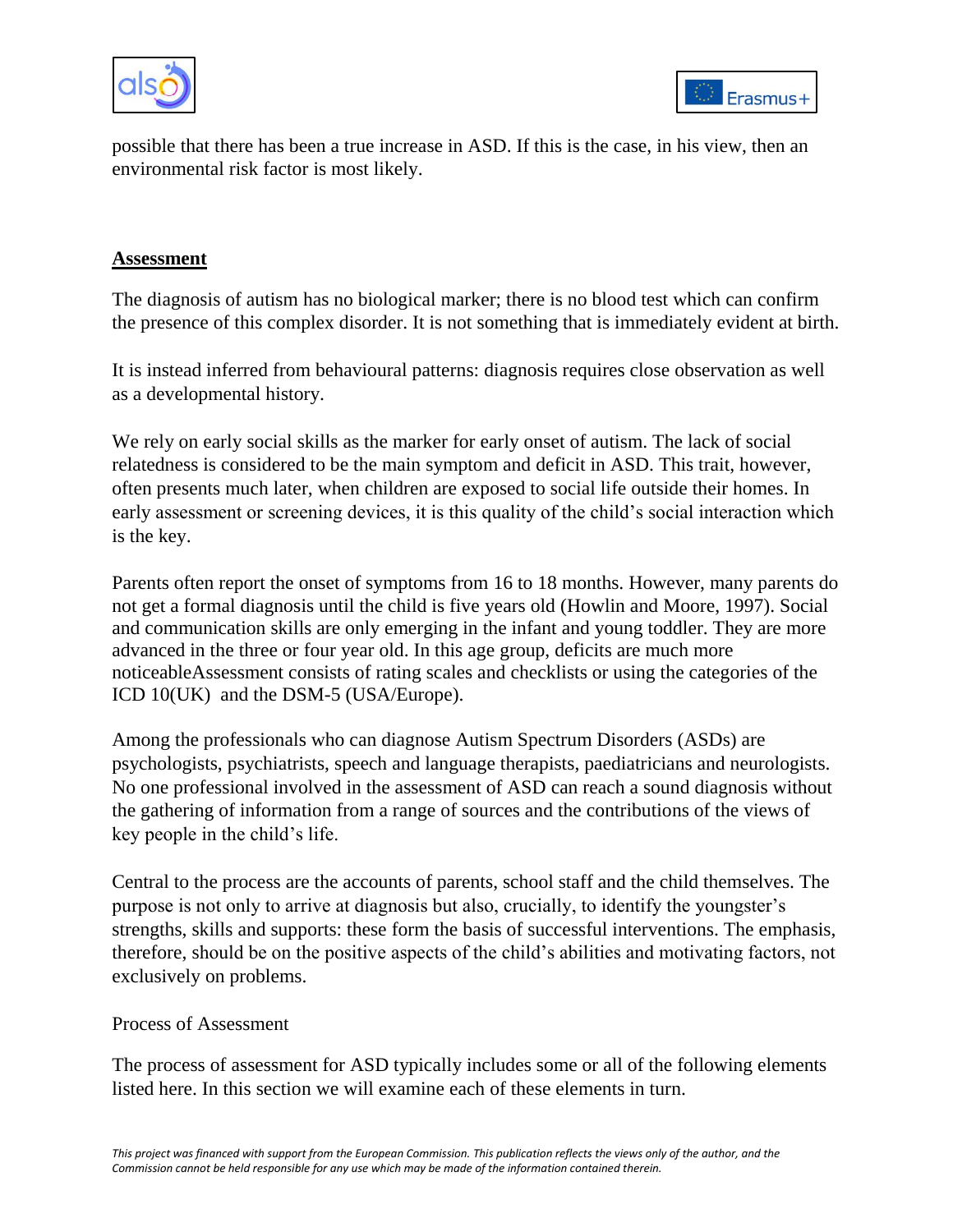



- 1. Direct observation
- 2. The clinical interview
- 3. Behaviour rating scales/checklists
- 4. Educational reports
- 5. Formal testing
- 6. Occupational therapy and physical therapy assessment
- 7. Psychosocial assessment
- 8. Paediatric and/or neurological investigation

## **Interventions**

The National Autism Centre (NAC, 2011) in the USA reviewed the educational and behavioural intervention literature published between 1957 and 2007 that targets the core characteristics and associated symptoms of ASD. They graded all interventions according to an evidence-base which included established interventions for which there is evidence, emerging interventions where there is some evidence and emerging interventions where there is no evidence or the intervention is in the process of being researched, see table below.

| <b>Established interventions</b>                                                                                                                                                                                                                                                                                                                                                                                                                                                                                                                                                     | <b>Emerging interventions</b>                                                                                                                                                                                                                                                                                                                                                                                                                                                                                                                                                                                                                                   | Interventions with no evidence-base                                                                                                                                                                                                                                                                                                                                                                                                                                                                                                                                                             |
|--------------------------------------------------------------------------------------------------------------------------------------------------------------------------------------------------------------------------------------------------------------------------------------------------------------------------------------------------------------------------------------------------------------------------------------------------------------------------------------------------------------------------------------------------------------------------------------|-----------------------------------------------------------------------------------------------------------------------------------------------------------------------------------------------------------------------------------------------------------------------------------------------------------------------------------------------------------------------------------------------------------------------------------------------------------------------------------------------------------------------------------------------------------------------------------------------------------------------------------------------------------------|-------------------------------------------------------------------------------------------------------------------------------------------------------------------------------------------------------------------------------------------------------------------------------------------------------------------------------------------------------------------------------------------------------------------------------------------------------------------------------------------------------------------------------------------------------------------------------------------------|
| Behavioral<br><b>Interventions</b><br>Cognitive Behavioral<br><b>Intervention Package</b><br>Compreshensive<br>$\bullet$<br><b>Behavioral Treatment</b><br>for Young Children<br>Language Training<br>$\bullet$<br>(Production)<br>Modeling<br>$\bullet$<br><b>Natural Teaching</b><br>$\bullet$<br>Strategies<br><b>Parent Training</b><br>$\bullet$<br>Peer Training Package<br>$\bullet$<br>Pivotal Response<br>$\bullet$<br>Training<br>Schedules<br>$\bullet$<br>Scripting<br>Self-management<br>$\bullet$<br>Social Skills Package<br>$\bullet$<br>Story-based<br>Intervention | Augmentative and<br>Alternative<br><b>Communication Devices</b><br>Developmental<br>$\bullet$<br>Relationship-based<br>Treatment<br>Exercise<br>$\bullet$<br><b>Exposure Package</b><br>$\bullet$<br><b>Functional Communication</b><br>$\bullet$<br>Training<br>Imitation-based<br>ō<br>Intervention<br><b>Initiation Training</b><br>$\bullet$<br>Language Training<br>$\bullet$<br>(Production &<br>Understanding)<br><b>Massage Therapy</b><br>$\bullet$<br>Multi-component Package<br>$\bullet$<br>Music Therapy<br>$\bullet$<br>Picture Exchange<br>$\bullet$<br><b>Communication System</b><br>Reductive Package<br>$\bullet$<br><b>Sign Instruction</b> | Animal-assisted Therapy<br>$\bullet$<br><b>Auditory Integration Training</b><br>$\bullet$<br><b>Concept Mapping</b><br>$\bullet$<br>DIR/Floor Time<br>$\bullet$<br><b>Facilitated Communication</b><br>$\bullet$<br>Gluten-free/Casein-free diet<br>$\bullet$<br>Movement-based Intervention<br>$\bullet$<br><b>SENSE Theatre Intervention</b><br>$\bullet$<br><b>Sensory Intervention Package</b><br>$\bullet$<br>Shock Therapy<br>$\bullet$<br>Social Behavioral Learning<br>$\bullet$<br>Strategy<br>Social Cognition Intervention<br>$\bullet$<br>Social Thinking Intervention<br>$\bullet$ |

*This project was financed with support from the European Commission. This publication reflects the views only of the author, and the Commission cannot be held responsible for any use which may be made of the information contained therein.*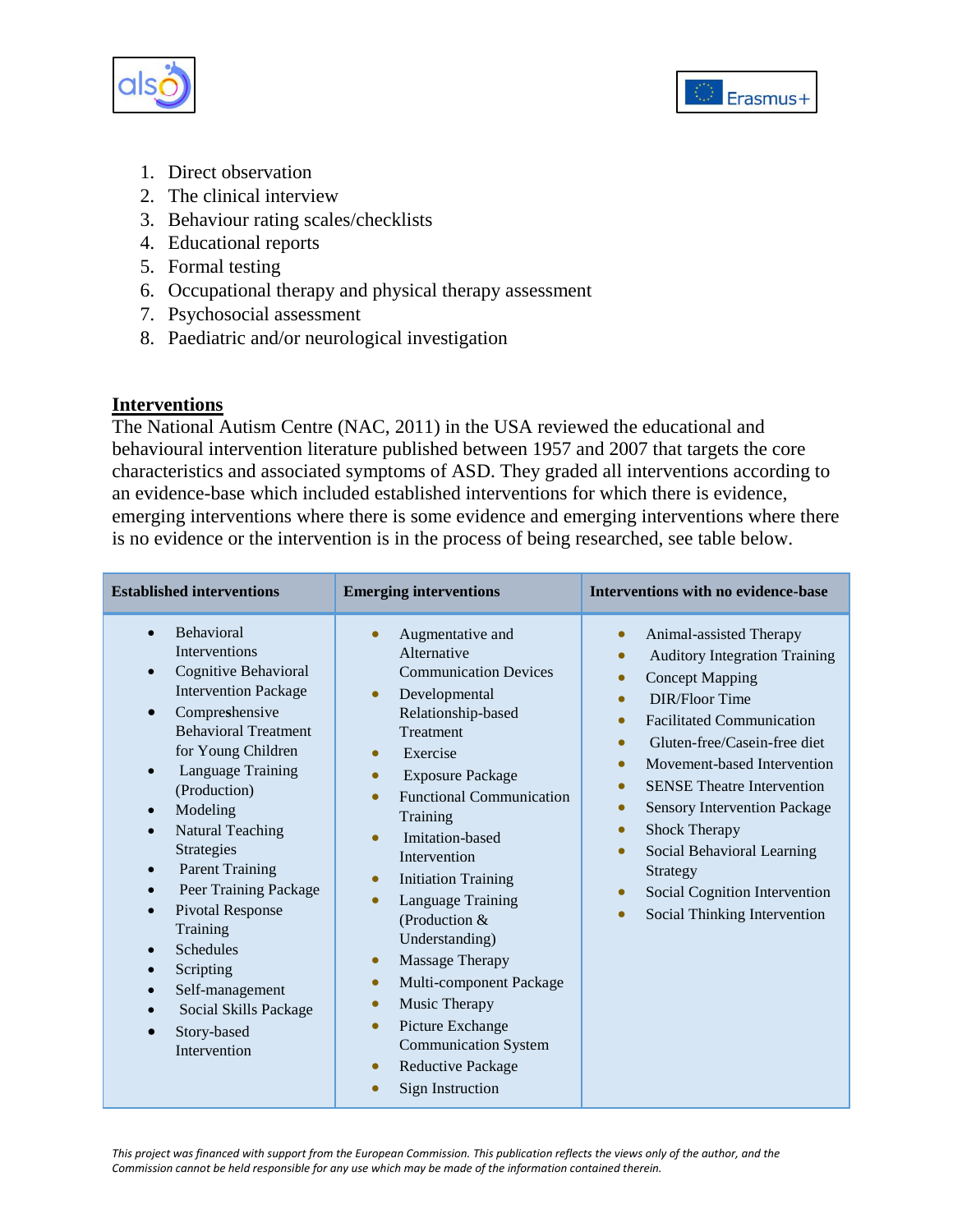



|  | Social Communication<br>$\bullet$<br>Intervention<br><b>Structured Teaching</b><br>Technology-based<br>Intervention<br>Theory of Mind Training |  |
|--|------------------------------------------------------------------------------------------------------------------------------------------------|--|
|--|------------------------------------------------------------------------------------------------------------------------------------------------|--|

Phase 2 of this project was launched and looked at studies from 2007 to 2012. This is referred to the NSP 2 – Phase 2 and the report was launched in 2014 (NAC, 2015).

## **Interventions for younger children**

The UK-based approaches, while not listed in the NAC report, are well-known and widely used with success. Some but not all of them are evidence-based.

The interventions most commonly used in the USA include LEAP and Walden (Handleman, and Harris , 1994).

The USA also use the general intervention approach HELP and the language-based intervention Hanen.

In the UK, Earlybird is most common preschool programme developed by the National Autistic Society (NAS, 2003). Hanen is also sometimes used in the UK with pre-schoolers and early school-aged children with language difficulties.

Modelling has been successfully used to teach social skills in a range of areas and the use of videotaped models appears particularly effective (Charlop - Christy and others, 2000). There are three types of video modelling reported in the literature (Mechling, 2004).

| <b>Type</b>                      | <b>Details</b>                                                                                                                                                                                                                                                                                                                      |
|----------------------------------|-------------------------------------------------------------------------------------------------------------------------------------------------------------------------------------------------------------------------------------------------------------------------------------------------------------------------------------|
| <b>Basic modelling approach</b>  | An adult or peer 'model' demonstrates a social behaviour that can be imitated<br>in a short video segment (five to 15 seconds long). The child and adult review<br>the tape and the adult prompts the child to try it.                                                                                                              |
| Self-modelling approach          | The learner's best performance or advanced performance of a skill is created<br>by editing video segments to show perfect performance.                                                                                                                                                                                              |
| <b>Virtual reality modelling</b> | A video is created from the perspective of the person performing the task so a<br>recording is made of what the person would see while engaging in the task.<br>This is a type of virtual reality approach, recreating on video what the person<br>would encounter in real-life experience. This has been used to teach and also to |

*This project was financed with support from the European Commission. This publication reflects the views only of the author, and the Commission cannot be held responsible for any use which may be made of the information contained therein.*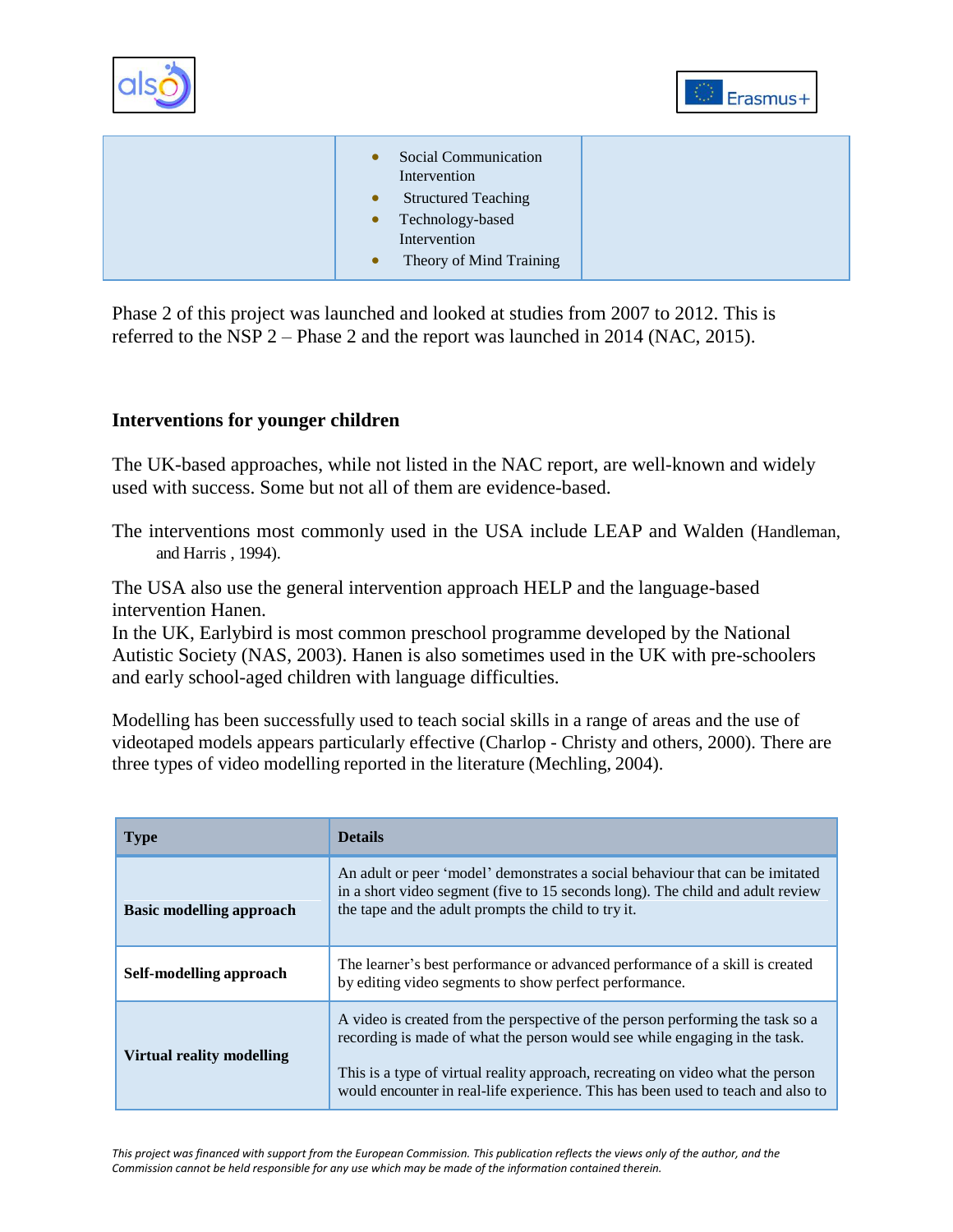



help students become accustomed to situations and experiences.

# **Interventions for those who are verbal and have a diagnosis of High Functioning Autistic Spectrum Disorder**

The difficulties of children are unique. These children attend mainstream schools and (some argue) are of normal intelligence but they have significant deficits in social skills. They can respond to interventions that are at a higher cognitive level. You can explain social situations to them and how their behaviour impacts on others. There are a number of packages which involve teaching children with ASD by using peers (Attwood, 1998; Aarons and Gittens, 1998; Sng, Carter & Stephens, 2014). Typically they involve facilitating play and social interactions. Peers can be siblings or classmates.

- Circle of Friends
- Social skills groups
- Peer-mediated interactions
- Peer-mediated techniques
- Peer-tutoring
- Buddy systems
- Script-fading procedures

More recently video technology is been used to support these students in learning social skills. Video technology is readily available to most parents and school staff and it can be operated easily (Goldsmith and LeBlanc, 2004; Hayes and others, 2010). Goldsmith and LeBlanc caution that:

- The video models should display clear and detailed behaviours
- The relevant stimulus feature must be made as salient as possible while minimising other distracting features

Modelling has been successfully used to teach social skills in a range of areas and the use of videotaped models appears particularly effective (Charlop Christy et al., 2000). Ying Sng, Carter and Stephenson (2013) reported that audio scripts are more effective than scripts and video modelling in teaching conversational skills to people with autism spectrum disorders.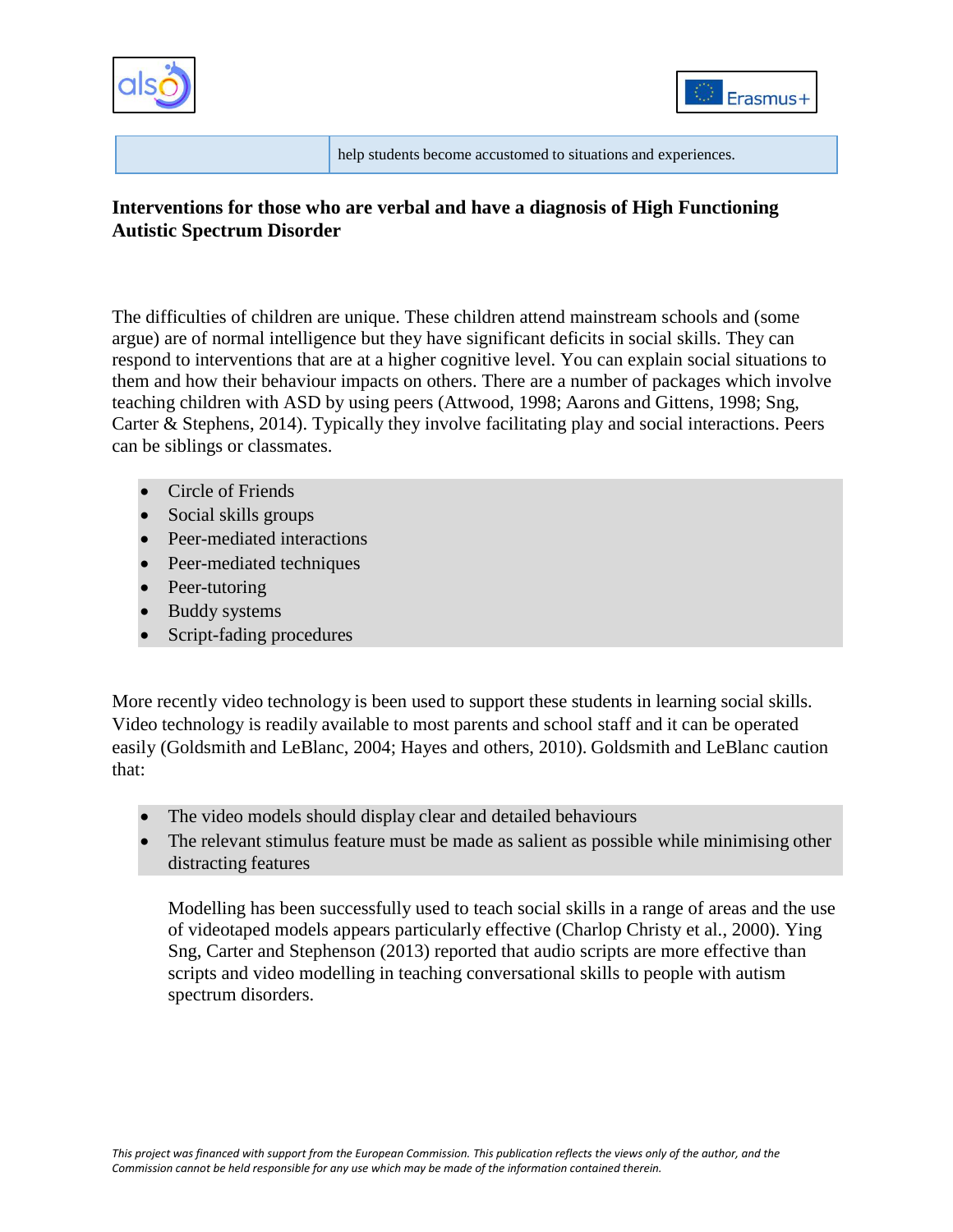



# **Best Educational Practices for children with Autism Spectrum Disorder**

As the complexity of each child with autism varies, careful assessment is of needs and ongoing evaluation of progress should allow the construction of tailored programmes (Frederickson & Cline, 2009). Features common to working interventions for teaching children with autism include; structure in practice, procedures and the physical environment, clarity in purpose, expectations and outcomes, consistency across environments and between people, modification of practice and the environment to the culture of autism and acceptance of the culture of autism, its differences and strengths (Jordan & Powell, 1996). The DfES Autism Working Group (DfES 2002) advises that educational programmes for individual children consist of; a programme with a focus on communication, regardless of the language ability of the child a programme which involves social interaction, play, leisure and life skills access to the academic curriculum which may emphasise structure, visual learning and modelling of activities and behaviours.

Digital interventions could be based on known approaches such as TEACCH (Mesibov, Shea & Schopler, 2004) (Treatment and Education of Autistic and related Communication handicapped children) which is a structured teaching method based on a recognition of the characteristic strengths and impairments of people with autism. Strengths are typically special interests, rote memory skills, visual processing, attention to detail and affinity for routine. Whilst impairments are generally; verbal expression, auditory processing, high distractibility, organisational skills, generalisation of skills and difficulty with change.

Guidelines for effective interventions for students with children with ASD can be summarized as follows

- Simple instructions presented one at a time
- Set clear expectations –use visual cues if possible
- Clear reinforcement for work on task and achieving small goals
- Focusing on success
- Build emotional literacy help identify emotions in situation as presented on screen
- Build language and communication using visual cues
- Build comprehension of social situations
- Build frustration tolerance with waiting and cues and reinforcement for waiting
- Create positive emotion through positive experience
- Check for repetitive behaviour
- Limit sensory input on screen volume, light, etc
- Link games to area of interest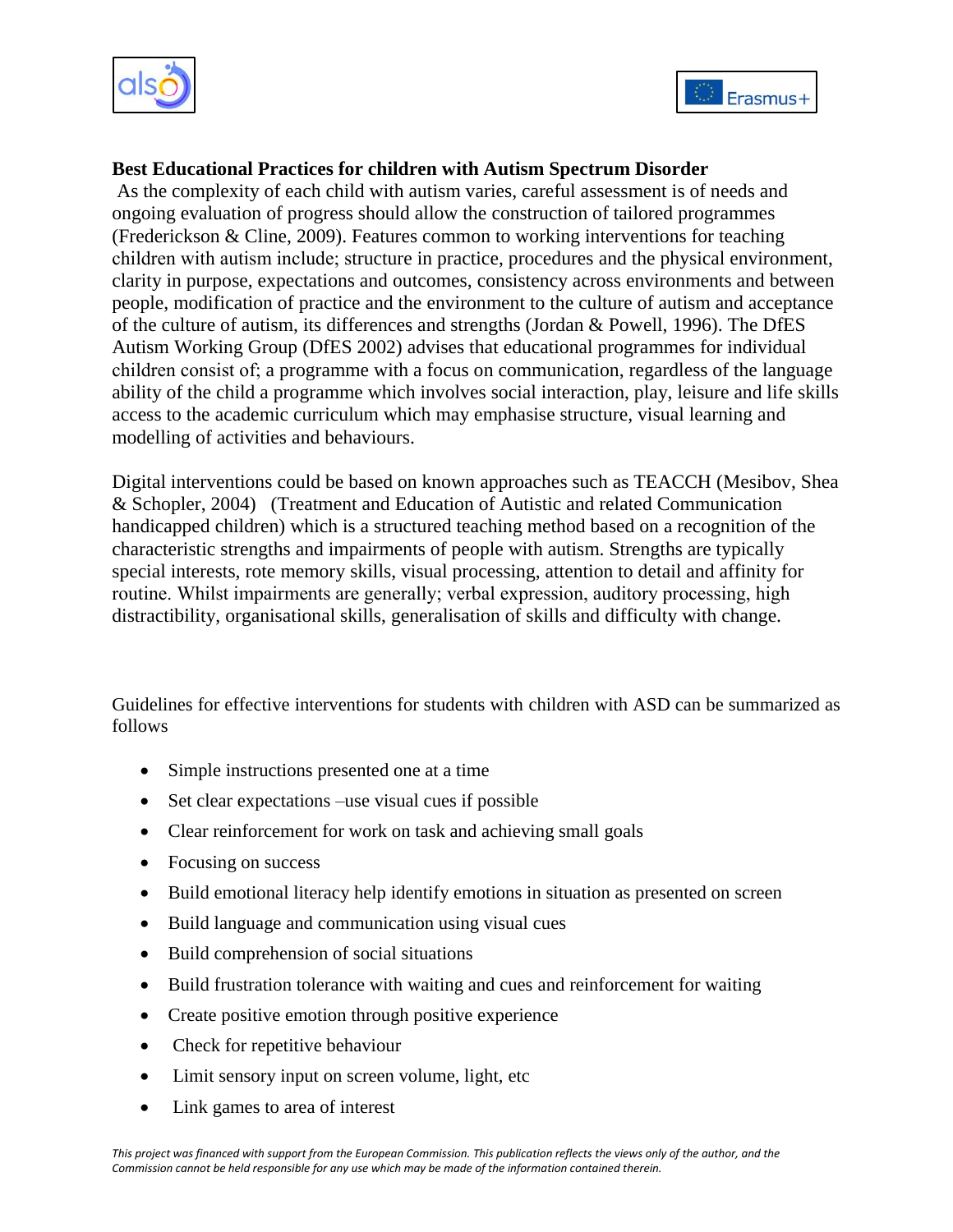



- Reminders to stay focused and on task
- Limit distractions on screen
- Cue the beginning and end of an activity
- Use pictorial cues to show sequences of activities
- Show the end results and steps along the way
- Allow them to compare results against a visual checklist or photo of proposed end result
- Reminders of the goal and achievements to date.

# **References**

Aarons, M. and Gittens, T. (1998) Autism: a social skills approach for children and adolescents. Bicester, Oxon: Winslow Press.

American Psychiatric Association. (2013). *Diagnostic and statistical manual of mental disorders (DSM-5®)*. American Psychiatric Pub.

APA IV, (D. S. M.) (1994). Diagnostic and Statistical Manual of Mental Disorders American Psychiatric Association. *Washington, DC*.

American Psychiatric Association, (D.S.M. IV,1994). Diagnostic and Statistical Manual of Mental Disorders American Psychiatric Association. *Washington, DC*.

American Psychiatric Association, (D.S.M. IV,1994). Diagnostic and Statistical Manual of Mental Disorders American Psychiatric Association. *Washington, DC*.

Asperger, H. (1944) cited in Silberman, S. (2015). *Neurotribes; The Legacy of Autism and how to think smarter about people who think differently.* Allen & Unwin press.

Attwood, T. (1998) Asperger's Syndrome: a guide for parents and professionals. London: Jessica Kingsley Publishers.

Attwood, T. (2008) The complete Guide to Asperger"s Syndrome. London: Jessica Kingsley Publishers.

Baron-Cohen, S., Allen, J., & Gillberg, C. (1992). Can autism be detected at 18 months? The needle, the haystack, and the CHAT. *The British Journal of Psychiatry*, *161*(6), 839-843.

Bettelheim, B. (1967). *Empty fortress*. Simon and Schuster.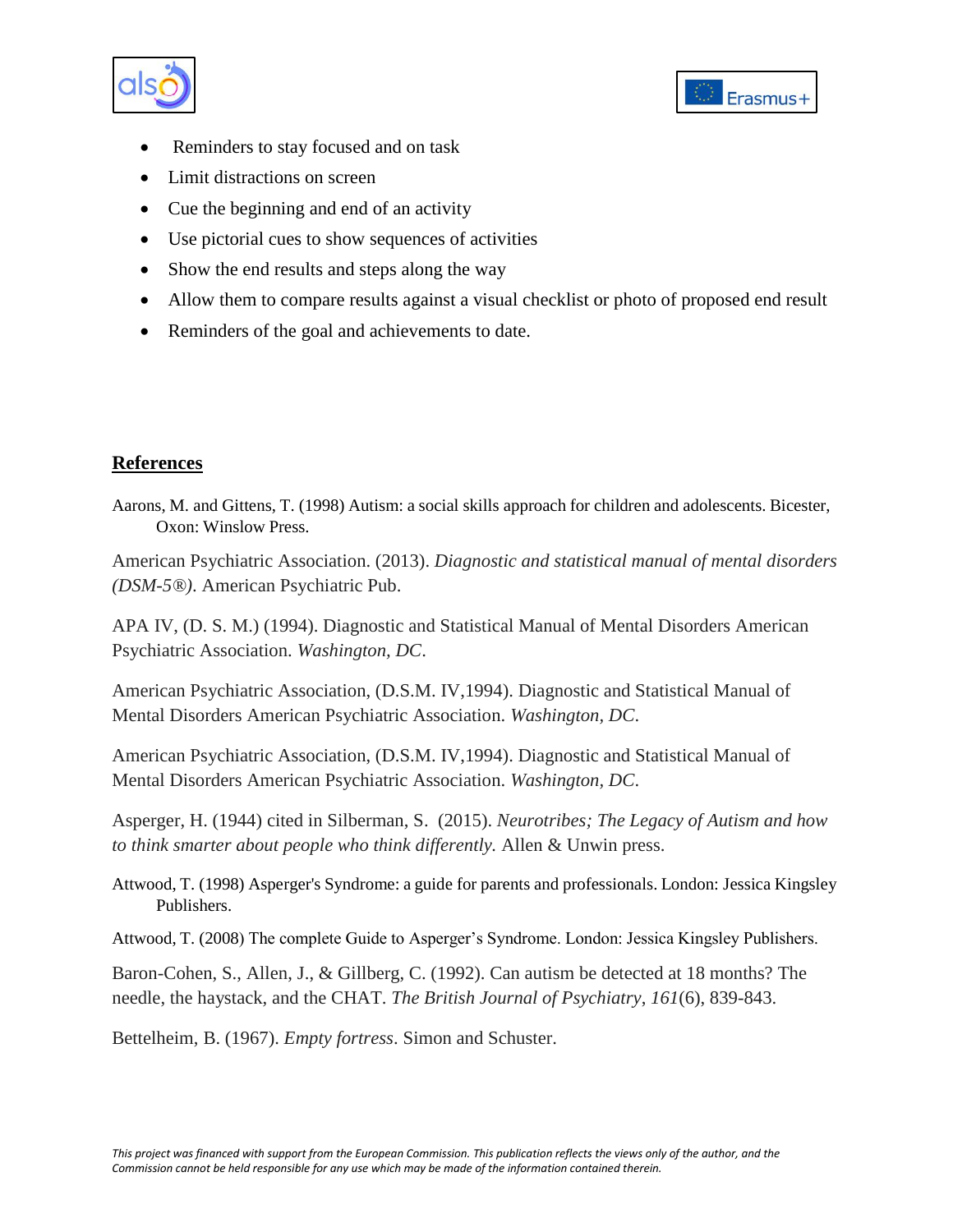



Bolton, P., Macdonald, H., Pickles, A., Rios, P., Goode, S., Crowson, M., Bailey, A. & Rutter, M. (1994). A case-control family history study of autism. Journal of Child Psychology and Psychiatry and Allied Disciplines, 35 (5), pp.877-900.

Burgoine, E., & Wing, L. (1983). Identical triplets with Asperger's syndrome. *The British Journal of Psychiatry*, *143*(3), 261-265.

Center for Disease Control and Prevention, (2014). Prevalence of autism spectrum disorder among children aged 8 years-autism and developmental disabilities monitoring network, 11 sites, United States, 2010. *Morbidity and mortality weekly report. Surveillance summaries (Washington, DC: 2002)*, *63*(2), 1.

Charlop-Christy & Freeman, K.A. (2000). A comparison of video modeling with in vivo modeling for teaching children with autism. Journal of Autism and Developmental Disorders 30(6):537-52.

Fombonne, E. (2003). Epidemiological surveys of autism and other pervasive developmental disorders: an update. *Journal of autism and developmental disorders*, *33*(4), 365-382.

Frederickson, N. & Cline, T. (2009). *Special educational needs, inclusion and diversity*. McGraw-Hill Education (UK).

Goldsmith, T.R. & Leblanc, L.A. (2004). Use of Technology in Interventions for Children with Autism. Retrieved from <http://files.eric.ed.gov/fulltext/EJ848688.pdf>

Hanbury, M. (2012) Educating students on the autistic spectrum: a practical guide.  $2<sup>nd</sup>$  ed. London: Sage Publications Ltd.

Handleman, J.S. and Harris, S.L. eds. (1994) Preschool education programs for young children with autism*.* Austin, TX: Pro-ED.

Hayes, G. R., Hirano, S., Marcu, G., Monibi, M., Nguyen, D. H., & Yeganyan, M. (2010). Interactive visual supports for children with autism. *Personal and ubiquitous computing* , *14* (7), 663680.

Howlin, P., & Asgharian, A. (1999). The diagnosis of autism and Asperger syndrome: findings from a survey of 770 families. *Developmental Medicine & Child Neurology*, *41*(12), 834-839.

Howlin, P., & Moore, A. (1997). Diagnosis in autism a survey of over 1200 patients in the UK. A*utism*, *1*(2), 135-162.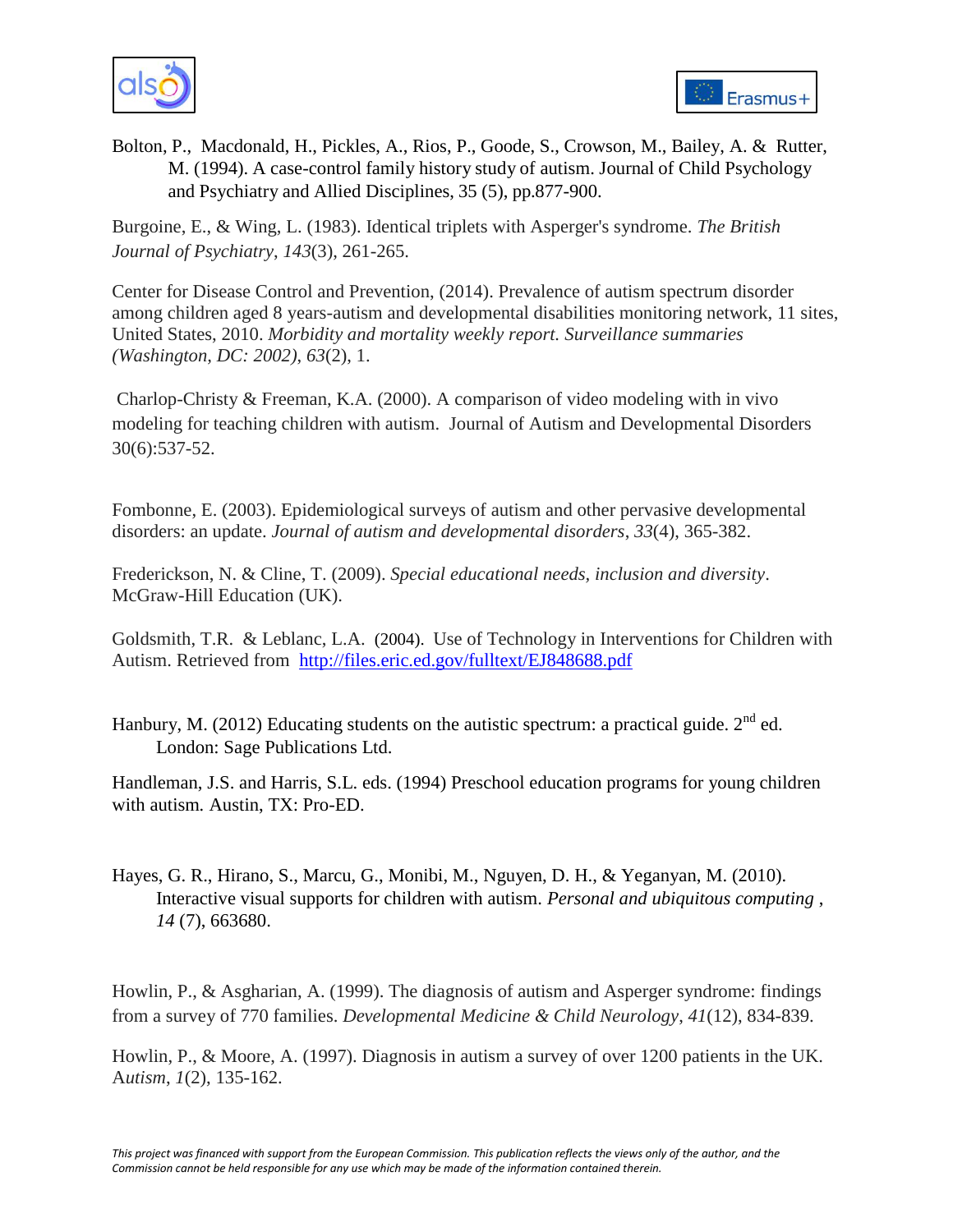



Jordan, R., & Powell, S. (1995). *Understanding and teaching children with autism*. Wiley.

- Jordan, R. (1999) Autistic Spectrum Disorders: An Introductory Handbook for Practitioners. London: David Fulton
- Kanner, L. (1943) Autistic disturbances of affective contact. Nervous Child, 2, pp. 217-250.
- Kong, A. and others (2012) Rate of de novo mutations and the importance of father's age to disease risk. Nature, 488, pp.471-475.
- Krishnaswami, S. McPheeters, M.L. & Veenstra-VanderWeele, J. (2011) A Systematic Review of Secretin for Children With Autism Spectrum Disorders. Peadrictrics, March.

Lord, C (1997). Diagnsotic Instruments in Autism Spectrum Disorder Volkmar

National Autistic Society (2003) Autism and education: The ongoing battle. London: NAS.

National Initiative for Autism: Screening and Assessment (2003). National Autism Plan for Children (NAPC). Plan for the identification, assessment, diagnosis and access to early interventions for pre-school and primary school aged children with autism spectrum disorders (ASD). Retrieved from [http://iier.isciii.es/autismo/pdf/aut\\_napc.pdf](http://iier.isciii.es/autismo/pdf/aut_napc.pdf) .

- Mechling, L. C. (2004). Effects of multimedia, computer-based instruction on grocery shopping fluency. *Journal of Special Education Technology*, *19*(1), 23.
- Mesibov, G.B., Shea, V., & Schopler, E. (2004). The TEACCH Approach to Autistic Spectrum Disorders. Springer books.

National Autism Center (2011). Evidence-based practice and autism in the schools. Randolph, MA: Author.

National Autism Center (2015). Evidence-based practice and autism in the schools (2nd ed.). Randolph, MA: Author.

Rutter, M. (1978). Diagnosis and definition of childhood autism. *Journal of autism and childhood schizophrenia*, *8*(2), 139-161.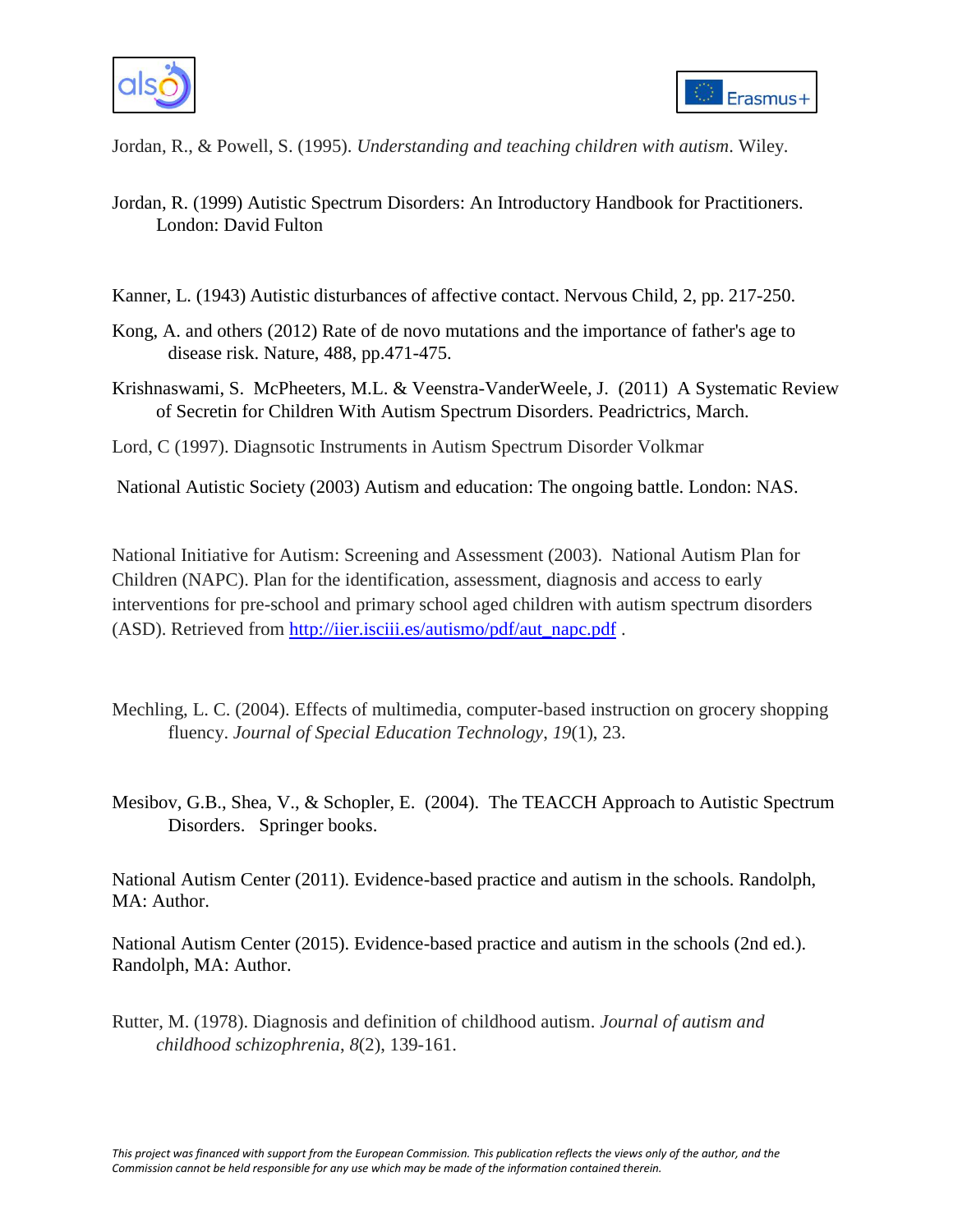



Rutter, M. (2005) Genetic influences and autism. In: Volkmar, F.R. Rhea, P. Klin, A. and Cohen, E. eds. Handbook of autism and pervasive developmental disorders. Vol 1, 3rd ed. New York: Wiley & Sons Inc.

Silberman, S. (2015). *Neurotribes; The Legacy of Autism and how to think smarter about people who think differently.* Allen & Unwin press.

Smalley, S. L. (1997). Genetic influences in childhood-onset psychiatric disorders: autism and attention-deficit/hyperactivity disorder. *The American Journal of Human Genetics*, *60*(6), 1276- 1282.

Sng, C. Y., Carter, M., & Stephenson, J. (2014). A Review of Video Modelling and Scripts in Teaching Conversational Skills to Individuals with Autism Spectrum Disorders. *Review Journal of Autism and Developmental Disorders*, *1*(2), 110-123.

Stratton, K. and others (2001) Immunization Safety Review: Measles-mumps-rubella vaccine and autism. Washington DC: National Academies Press.

Volkmar, F. R., Lord, C., Bailey, A., Schultz, R. T., & Klin, A. (2004). Autism and pervasive developmental disorders. *Journal of child psychology and psychiatry*, *45*(1), 135-170.

Volkmar, F. R.,& McPartland, J.C. (2014). From Kanner to DSM-5: autism as an evolving diagnostic concept*. Annual Review of Clincial Psychology (10) 193-212***.**

Wakefield, A. J., Murch, S. H., Anthony, A., Linnell, J., Casson, D. M., Malik, M., & Valentine, A. (1998). Ileal-lymphoid-nodular hyperplasia, non-specific colitis, and pervasive developmental disorder in children. *The Lancet*, *351*(9103), 637-641.

Wing, L. (1992). Manifestations of social problems in high-functioning autistic people. In *Highfunctioning individuals with autism* (pp. 129-142). Springer US.

Wing, L., & Gould, J. (1979). Severe impairments of social interaction and associated abnormalities in children: Epidemiology and classification. *Journal of autism and developmental disorders*, *9*(1), 11-29.

Wong, V., Hui, L. H. S., Lee, W. C., Leung, L. S. J., Ho, P. K. P., Lau, W. L. C., ... & Chung, B. (2004). A modified screening tool for autism (Checklist for Autism in Toddlers [CHAT-23]) for Chinese children. *Pediatrics*, *114*(2), e166-e176.